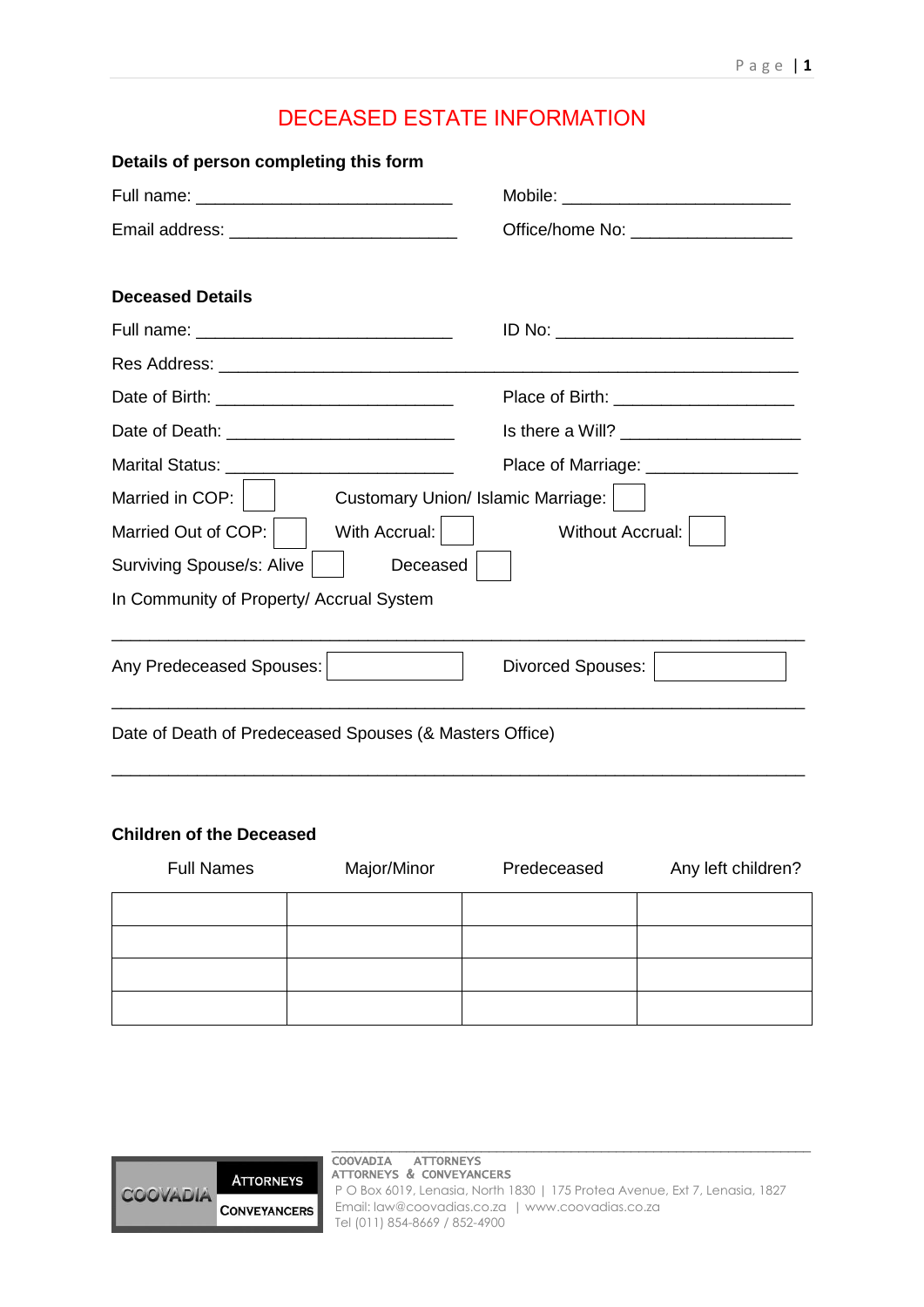#### **Parents of Deceased**

|        | <b>Names</b> | Alive - Yes/No? |
|--------|--------------|-----------------|
| Father |              |                 |
| Mother |              |                 |

#### A. Assets & Liabilties

| Immovable Property | Value |
|--------------------|-------|
|                    |       |
|                    |       |

# B. Movable Property (Guns, Policies, Shares, Etc)

| Details | Value |
|---------|-------|
|         |       |
|         |       |
|         |       |
|         |       |

# C. Loans To Third Parties and Other Claims

| Details | Value |
|---------|-------|
|         |       |
|         |       |

# D. Creditors

| Details | Value |
|---------|-------|
|         |       |
|         |       |

# E. Any Fiduciary, Usufruct, Overseas Financial Interest, Annuity, Etc



\_\_\_\_\_\_\_\_\_\_\_\_\_\_\_\_\_\_\_\_\_\_\_\_\_\_\_\_\_\_\_\_\_\_\_\_\_\_\_\_\_\_\_\_\_\_\_\_\_\_\_\_\_\_\_\_\_\_\_\_\_\_\_\_\_\_\_\_\_\_\_\_\_

\_\_\_\_\_\_\_\_\_\_\_\_\_\_\_\_\_\_\_\_\_\_\_\_\_\_\_\_\_\_\_\_\_\_\_\_\_\_\_\_\_\_\_\_\_\_\_\_\_\_\_\_\_\_\_\_\_\_\_\_\_\_\_\_\_\_\_\_\_\_\_\_\_